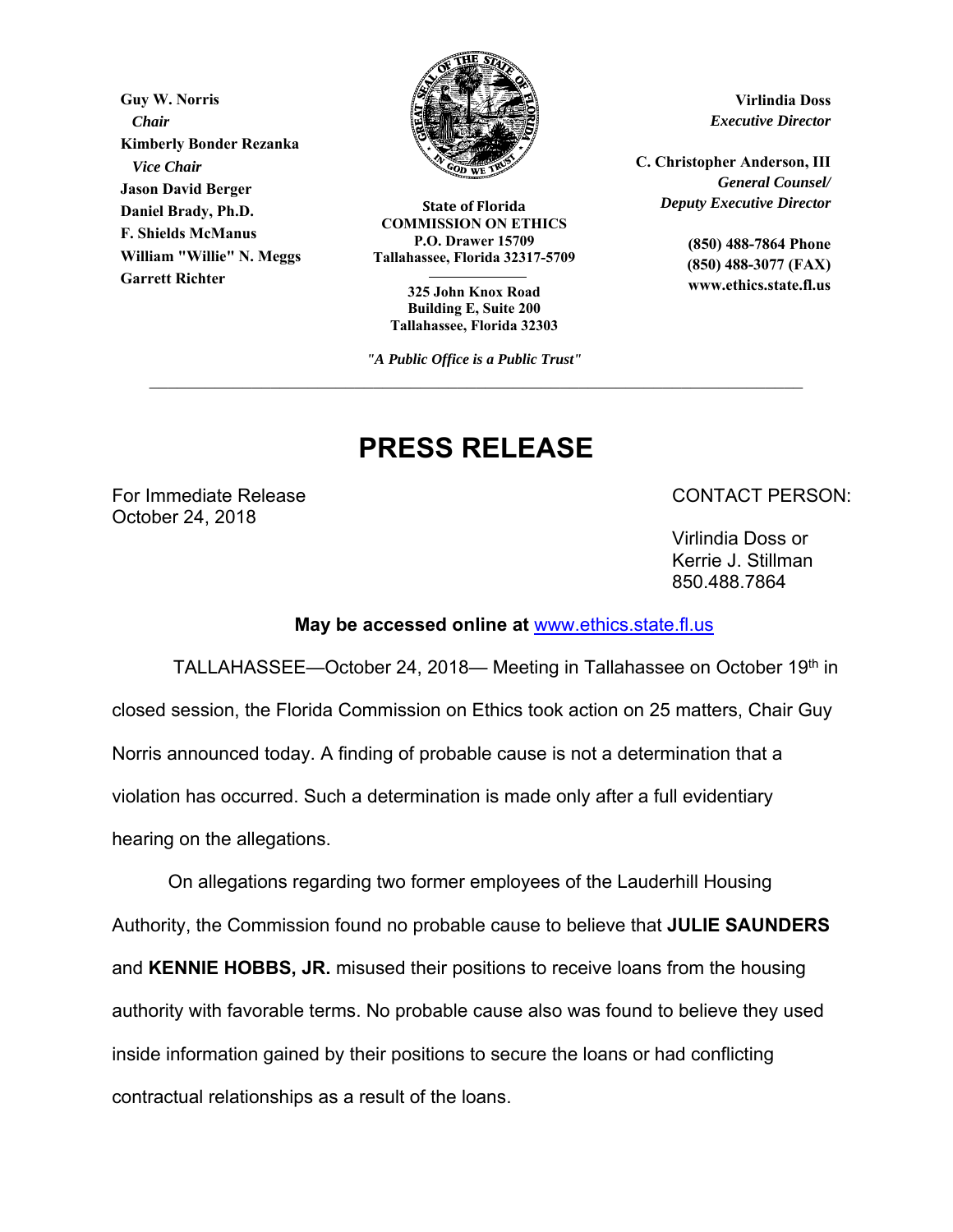## State of Florida Commission on Ethics 2 **Press Release**  October 24, 2018

 A complaint filed against Wellington Mayor **ANNE GERWIG** resulted in the Commission finding no probable cause on allegations she had a voting conflict by voting on matters benefiting her or clients of the company she owned with her husband and/or by failing to file the required voting conflict form disclosing the nature of her conflict. The Commission adopted the recommendation of the Advocate and found no probable cause on allegations Ms. Gerwig misused her position, engaged in a prohibited business relationship, and had a conflicting contractual relationship because of private business relationships.

 The Commission found probable cause on three allegations concerning Auburndale Planning Commissioner **JERE L. STAMBAUGH**. The allegations were that he had a voting conflict when he voted on October 4, 2016 on a matter he knew would inure to the special private gain or loss of a principal by whom he was retained, participated in discussion on the matter without first disclosing his conflict, and misused his position to secure a benefit for himself or another with regard to the October 4 vote. The Commission found no probable cause on similar allegations regarding an April 5, 2016 vote. The Commission found no probable cause to believe Mr. Stambaugh had a conflicting employment or contractual relationship which created a continuing or frequently recurring conflict between his private interests and his public duties.

 No probable cause was found to believe that Fernandina Beach Commissioner **TIM POYNTER** had a voting conflict when he voted to approve an ordinance to increase the base density of the city's Central Business District where he owns land.

 In a complaint filed against **SUSAN HAYNIE**, former Mayor of Boca Raton, the Commission found probable cause on eight allegations of violations of the ethics laws.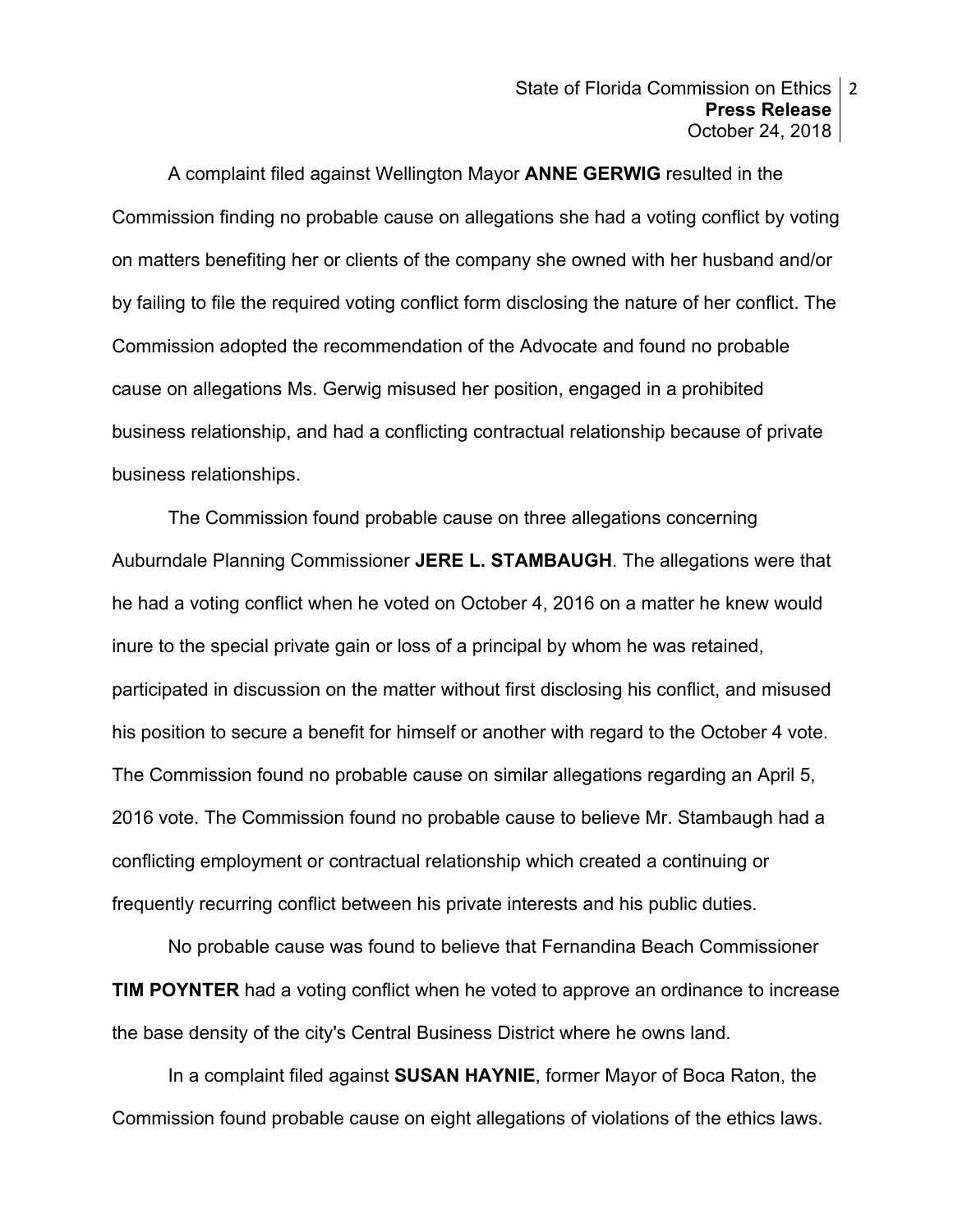## State of Florida Commission on Ethics 3 **Press Release**  October 24, 2018

Five of the allegations pertained to Ms. Haynie filing inaccurate financial disclosure forms for 2012-2016. Probable cause also was found to believe she misused her position to conceal a business relationship with the Batmasians and acted to benefit her and her husband's businesses and the businesses of the Batmasians. Probable cause also was found to believe she voted on matters she knew would inure to the special private gain or loss of herself, her husband, or business associates and principals. The Commission also found probable cause on an allegation that she had a conflicting contractual relationship because of her business relationship with the Batmasians and their companies while they or their representatives appeared before the city council.

 The Commission considered a complaint filed against **GLYNDA CAVALCANTI**, who serves on the board of the Ft. Pierce Utilities Authority, and found no probable cause to believe she misused her position to direct authority employees to provide special treatment for her properties and terminate the employment of a director who resisted her demands. No probable cause also was found regarding an allegation she had a voting conflict by participating in a measure inuring to her or her tenants' special private gain or loss.

Two separate complaints were filed against Chair **KEVIN FOGARTY** and **RUTH PELAEZ,** members of the Florida Board of Chiropractic Medicine. The Commission found no probable cause to believe Mr. Fogarty misused his position to benefit himself or to benefit his girlfriend's company. The Commission found no probable cause to believe Ms. Pelaez misused her position to benefit her sister or her sister's company or that she voted or participated on measures she knew would inure to the special private gain or loss of her sister or her sister's company.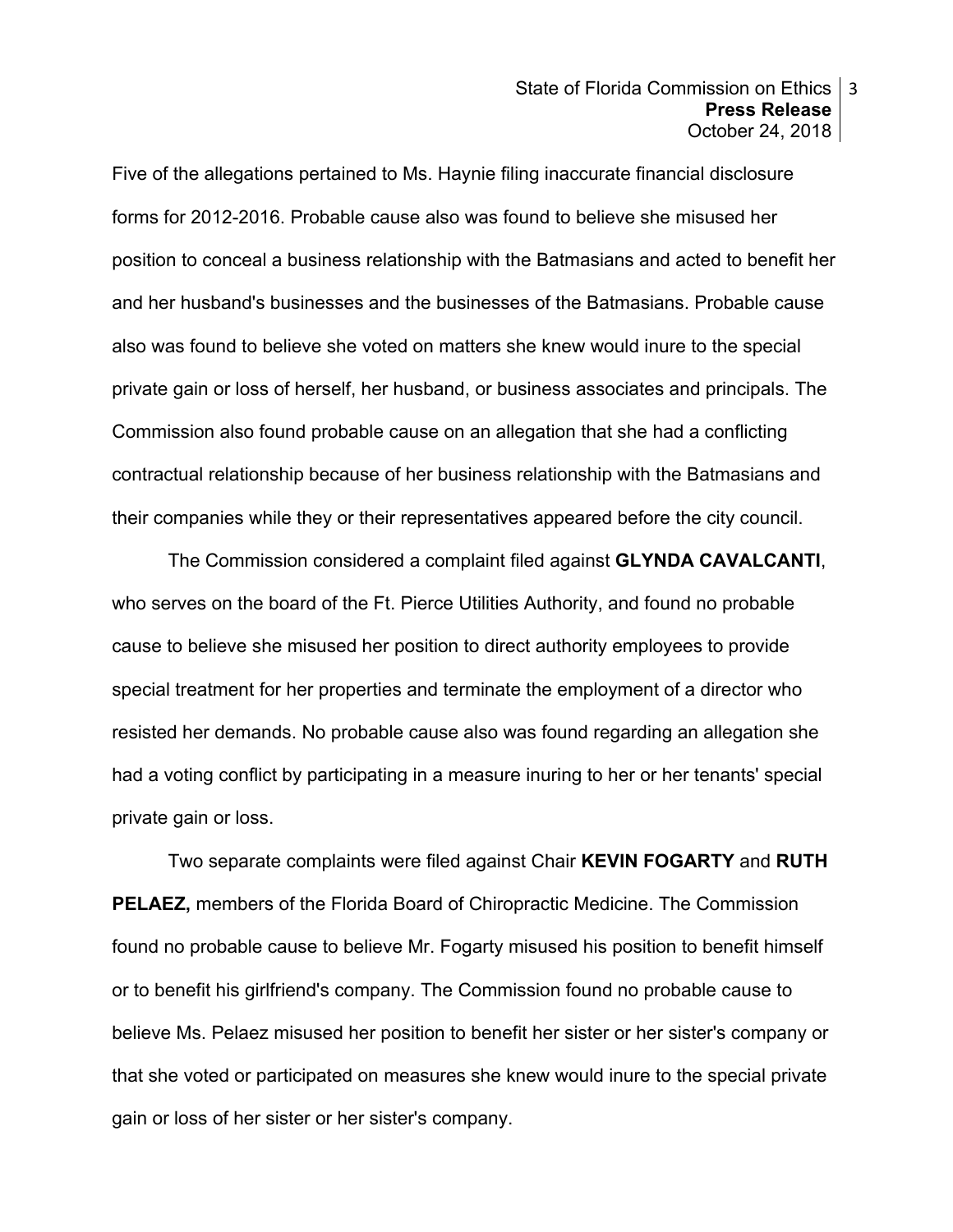The Commission found probable cause to believe that Lantana Mayor **DAVID STEWART** misused his position to attempt to obtain a sexual benefit for himself. Probable cause also was found to believe he solicited sex from a constituent based on an understanding his vote, official action, or judgment would be influenced.

 The Commission found no probable cause to believe St. Cloud City Manager **WILLIAM E. STURGEON** misused City resources by using a city vehicle while simultaneously receiving a car allowance from the City. Additionally, no probable cause was found to believe Mr. Sturgeon misused the City seal.

 The Commission voted to find probable cause, but take no further action, as to allegations former Brevard County Commissioner **CHARLES NELSON** failed to properly disclose bank and retirement accounts on his 2012 and 2013 Form 6 financial disclosure forms.

**MIRIAM HEISSER** serves as the human resources manager for the Indian Trail Improvement District and was alleged to have misused her position to alter or forge a supervisor's signature on her offer of employment letter, providing for a \$12,000 pay increase after six months. The Commission found no probable cause to believe she committed the alleged act.

 No probable cause was found to believe that Opa-Locka City Commissioner **TIMOTHY HOLMES** misused his position to advocate for City employment and benefits for his daughter, who is an employee of the city's police department. The Commission also voted to find no probable cause to believe he violated the nepotism law to advocate for her employment and benefits.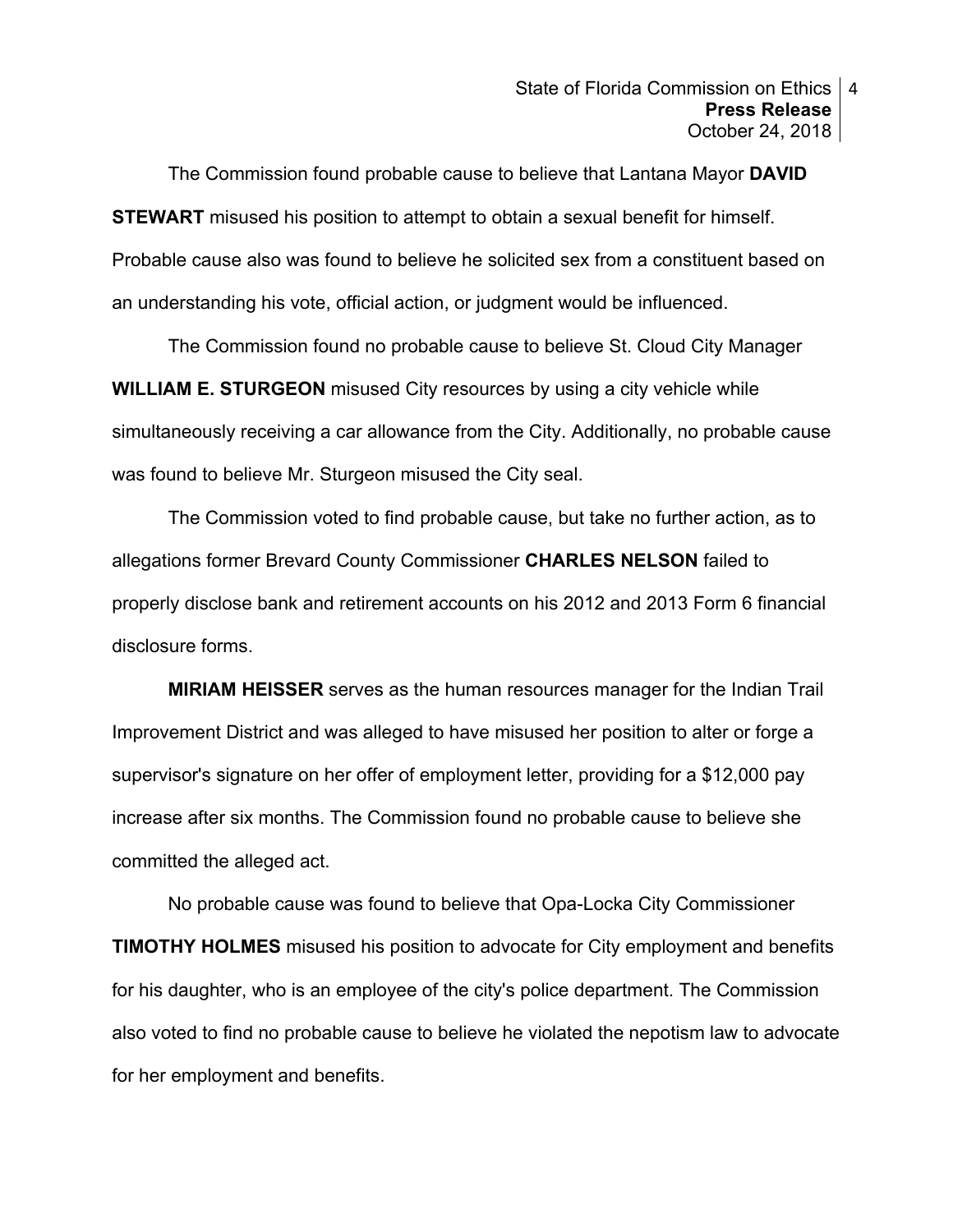The Commission found no probable cause to believe St. Augustine Beach City Commissioner **RICH O'BRIEN** misused his office to send correspondence on City letterhead to the St. Johns County Commission expressing support for an event sponsored by an organization that promotes his business.

**DONNA BIEDERMAN**, an employee of Hollywood, was cleared of allegations she misused her position to secure loans and other agreements through programs administered by the city, for the benefit of herself and her spouse. Similarly, no probable cause was found to believe she used inside information gained from her position with the city, regarding the Florida Housing Initiative Partnership Program Trust Fund loan program, for her personal benefit. The Commission also found no probable cause to believe she had a conflicting contractual relationship with the program administered by the City.

 The Commission granted a request for withdrawal and dismissed the complaint against Plantation City Councilman and Candidate for Mayor **PETER S. TINGOM**. The withdrawal request was filed by the complainant, Jesse Walaschek, who demonstrated good cause for the withdrawal and dismissal of the complaint.

 The Commission voted to dismiss an investigation – required by statute – to determine if **CHRIS DAVIS** willfully failed to file his annual Form 1 Statement of Financial Interests. The Commission's investigation revealed Mr. Davis no longer serves as a member of the Opa-Locka Zoning Board of Appeals, thereby depriving the Commission of jurisdiction in the matter since he holds no public position from which he can be removed, which is the only penalty available for a willful failure to file disclosure.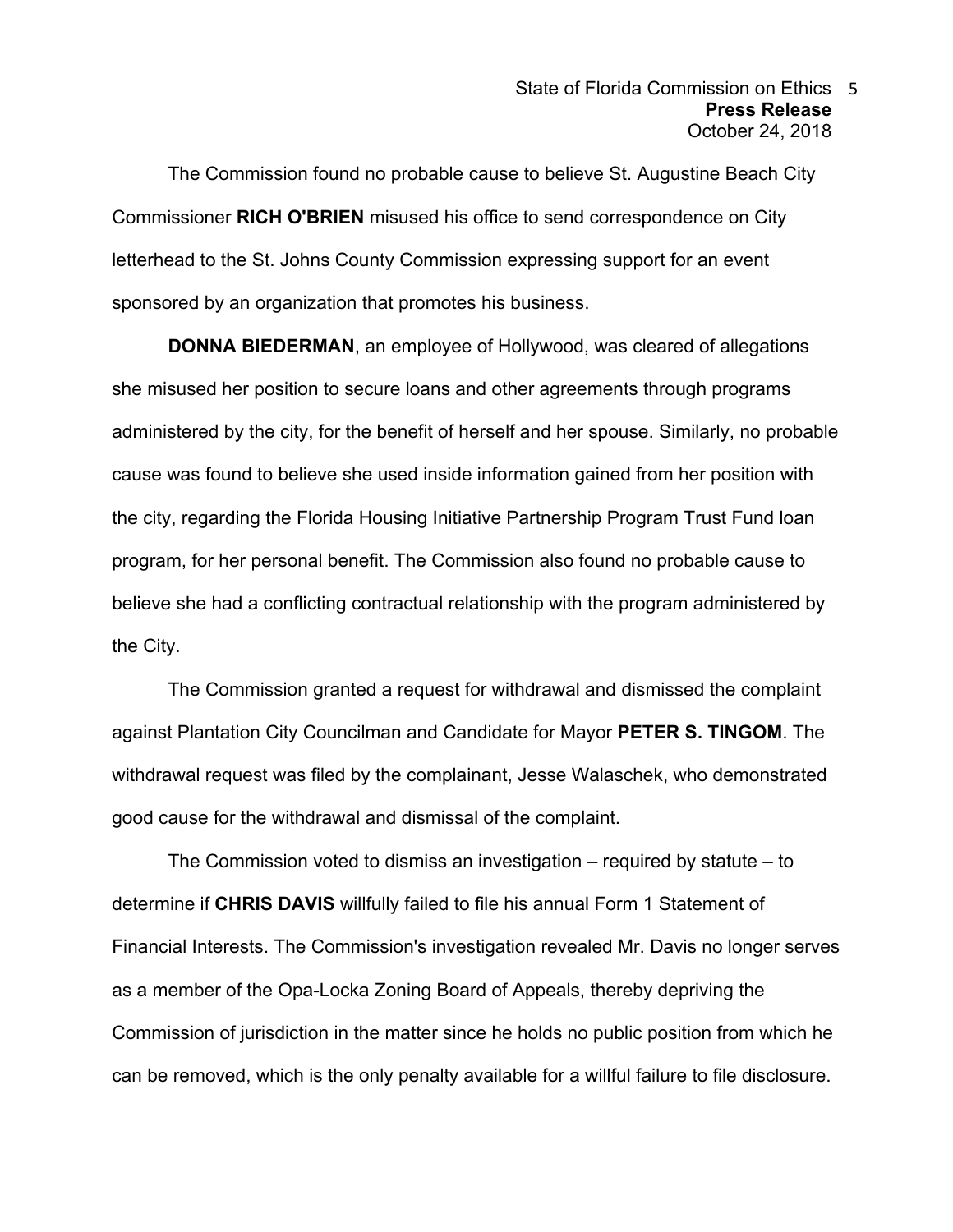The Commission reviewed seven complaints for legal sufficiency. These reviews are limited to questions of jurisdiction and determinations as to whether the contents of the complaint are adequate to allege a violation of the Code of Ethics or other laws within the Commission's jurisdiction. As no factual investigation precedes the reviews, the Commission's conclusions do not reflect on the accuracy of the allegations made in these complaints. The Commission dismissed the following complaints for lack of legal sufficiency: **HOWARD KUNIK**, Punta Gorda City Manager; **ANITA CERECEDA**, Ft. Myers Beach Town Council Member; **KEVIN BIEDERMAN**, Hollywood City Commissioner; **NANCY STACY**, Marion County School Board Member; **SCOTT CARNAHAN**, Citrus County Commissioner; **MARY JO KILCULLEN**, Indialantic Town Council Member; and **JAMES BRANN**, Candidate for Gateway Services Community Development District.

## **PUBLIC SESSION**

 During its public session meeting, the Commission considered a Motion to Dismiss filed by the Commission Advocate in the statutorily-required investigation of whether or not **RONDA VANGATES**, former member of the NW 79<sup>th</sup> Street Corridor Community Redevelopment Agency and Opportunity Officer for the Miami-Dade County Public Schools, willfully failed to file her 2015 Form 1 disclosure form. Based on Ms. Vangates' resignation from her position on the CRA board, her significant health issues, and the fact she ultimately filed her disclosure form and paid the \$1,500 automatic fine, the Commission voted to grant the dismissal request, finding the public interest would not be served by further proceedings.